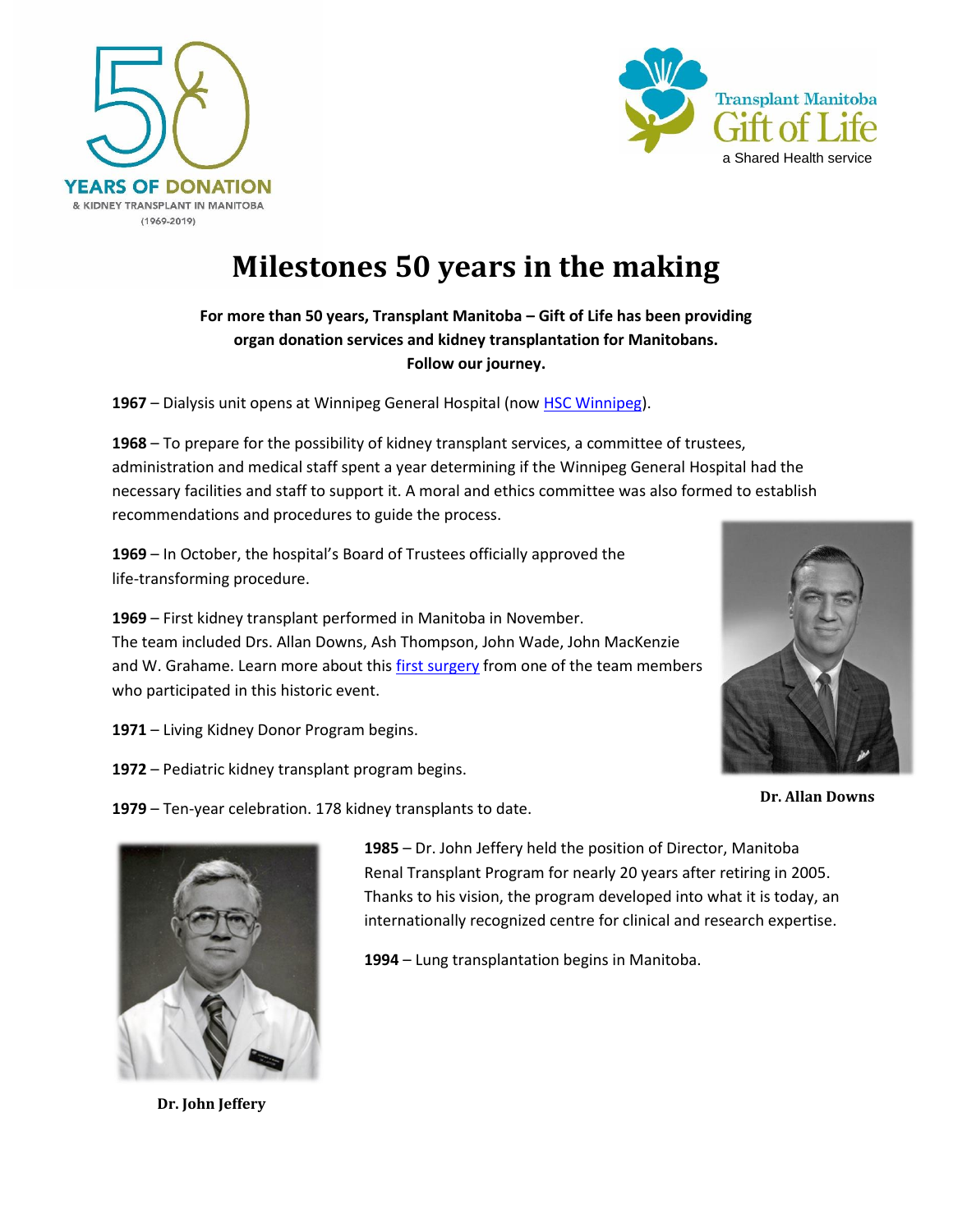**1997** – Introduction of the [Tree of Life,](https://www.transplantmanitoba.ca/about/tree) a tribute to the generosity of organ donors. The first annual donor recognition event was held and leaves bearing the first name of every donor were placed on the Tree. Hundreds attended.

**The first Tree of Life event was held downtown at Eaton Place (now Cityplace) in 1997.**



**Breaking ground at Assiniboine Park for the Garden of Life during National Organ and Tissue Donation Awareness Week (NOTDAW), April 1997, with a donor mom and the provincial Health Minister.**



**1998** – The [Garden of Life](https://www.transplantmanitoba.ca/about/garden) begins to bloom in Assiniboine Park in honour of all organ and tissue donors.

**1999** – A Canadian first – a double lung transplant using lobes donated by living donors.

**2000** – Using a Kidney Foundation of Canada - Manitoba branch grant to purchase a flow cytometer, medical director Dr. Peter Nickerson and the team began investigating whether flow cytometry cross-matching could prevent early graft loss by detecting lower levels of antibodies. Transplant Manitoba was the first centre in Canada to use flow crossmatching as the standard of care.



**Dr. Peter Nickerson, seated, is with Transplant Immunology Lab staff marking the arrival of flow cytometry cross-matching – a more sensitive compatibility test to match donor organs to recipients.** 

**2003** – Manitoba Transplant Program marks 1000 kidney transplants.

**2006** – The Adult Kidney Transplant Program proposed the creation of an Organ Donor Organization (Gift of Life) and requested support from the Winnipeg Regional Health Authority for additional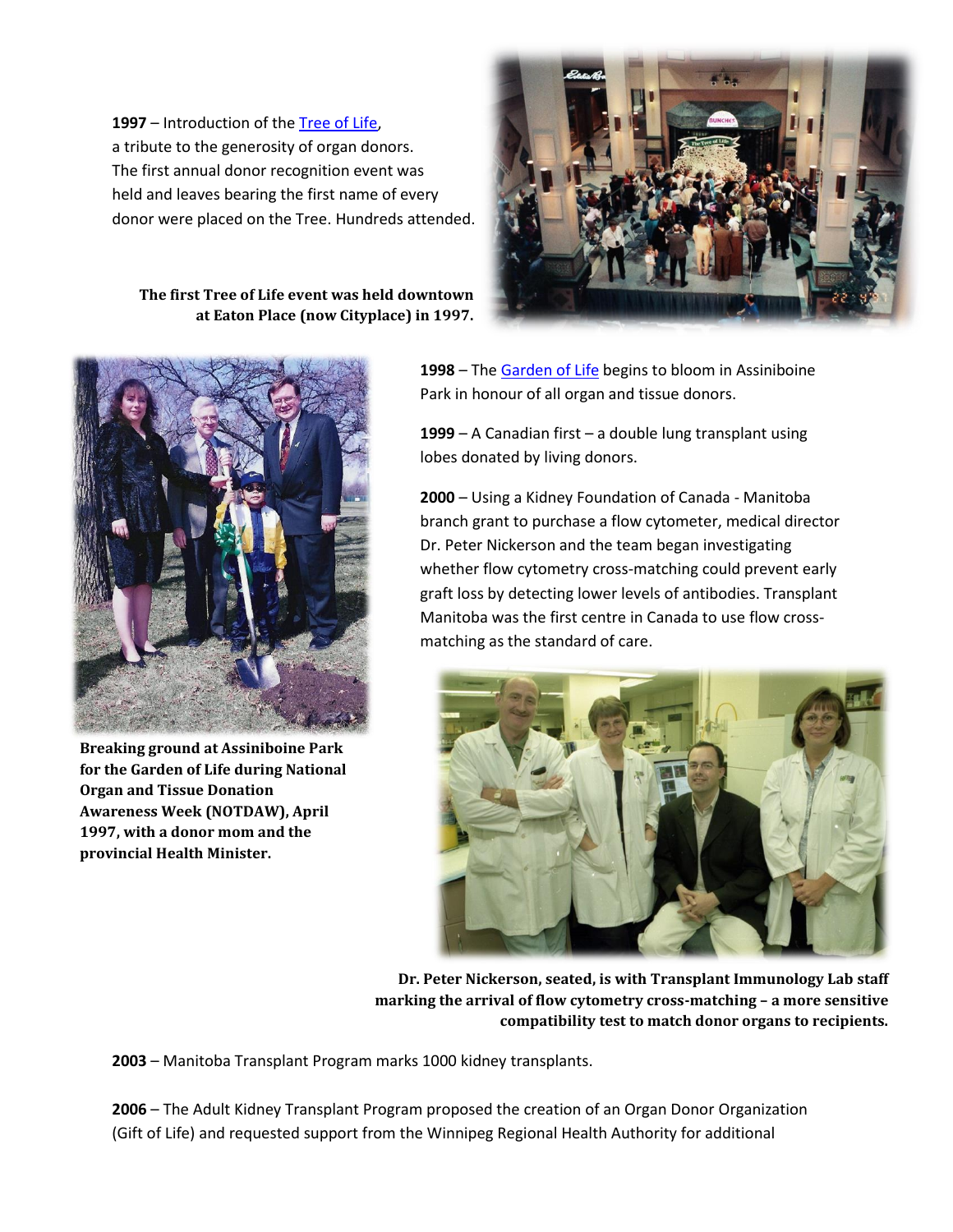resources to improve access to transplant and promote an increase transplants performed. From the coordination of organ donation was handled by the Manitoba Transplant Program. In 2006, the program was renamed and restructured to Transplant Manitoba – Gift of Life.

**2009** – The national Living Donor Paired Exchange (now Kidney Paired Donation) Program begins.

**2010** – Development of an organ donation and transplantation education resource[, Life is a Gift,](https://www.transplantmanitoba.ca/resources) to support Manitoba's Grade 11 Biology curriculum.

**2012** – Two living kidney donor chains took place over three days in February at hospitals in five different provinces, including Manitoba for the first time.



**Adult Kidney Transplant Program medical director at the time, Dr. David Rush explained how [Manitoba's first](https://www.blood.ca/en/about-us/media/newsroom/new-program-will-improve-chances-kidney-transplant-hard-match-patients)  living kidney donor chain unfolded during a 2012 press conference.**

**Manitoba's online organ and tissue donor registry, signupforlife.ca, launched during NOTDAW 2012 with the Premier, Health Minister and radio personality Ace Burpee.**

**2012** – Launch of [www.signupforlife.ca](http://www.signupforlife.ca/), Manitoba's online organ and tissue donor registry.

**2014** – To ensure families have compassionate end-oflife care and the option to consider organ donation when the time is right, a mandatory referral policy, Routine Notification, was introduced in 2014. Since then, the percentage of all potential donors referred to the Gift of Life program has consistently improved.

**2015** – [Launch of the national Highly Sensitized Patient](https://www.blood.ca/en/about-us/media/newsroom/new-program-will-improve-chances-kidney-transplant-hard-match-patients)  Program at HSC Winnipeg.

**2015** – [Donation after Cardiocirculatory Death](https://news.gov.mb.ca/news/index.html?item=37120&posted=2015-12-23) or DCD becomes available in Manitoba offering more families the option to consider organ donation.

**2015** – Surgical services within the Manitoba Lung Transplant Program are transferred to the Edmonton Lung Transplant Program.

**2016** – Introduction of the [Gift of Life flag](https://www.transplantmanitoba.ca/about/gift-of-life-flag) with a donor family.



**The Gift of Life flag design was unveiled with a donor family in April during NOTDAW 2016. The flag was first raised that summer in honour of a donor.**